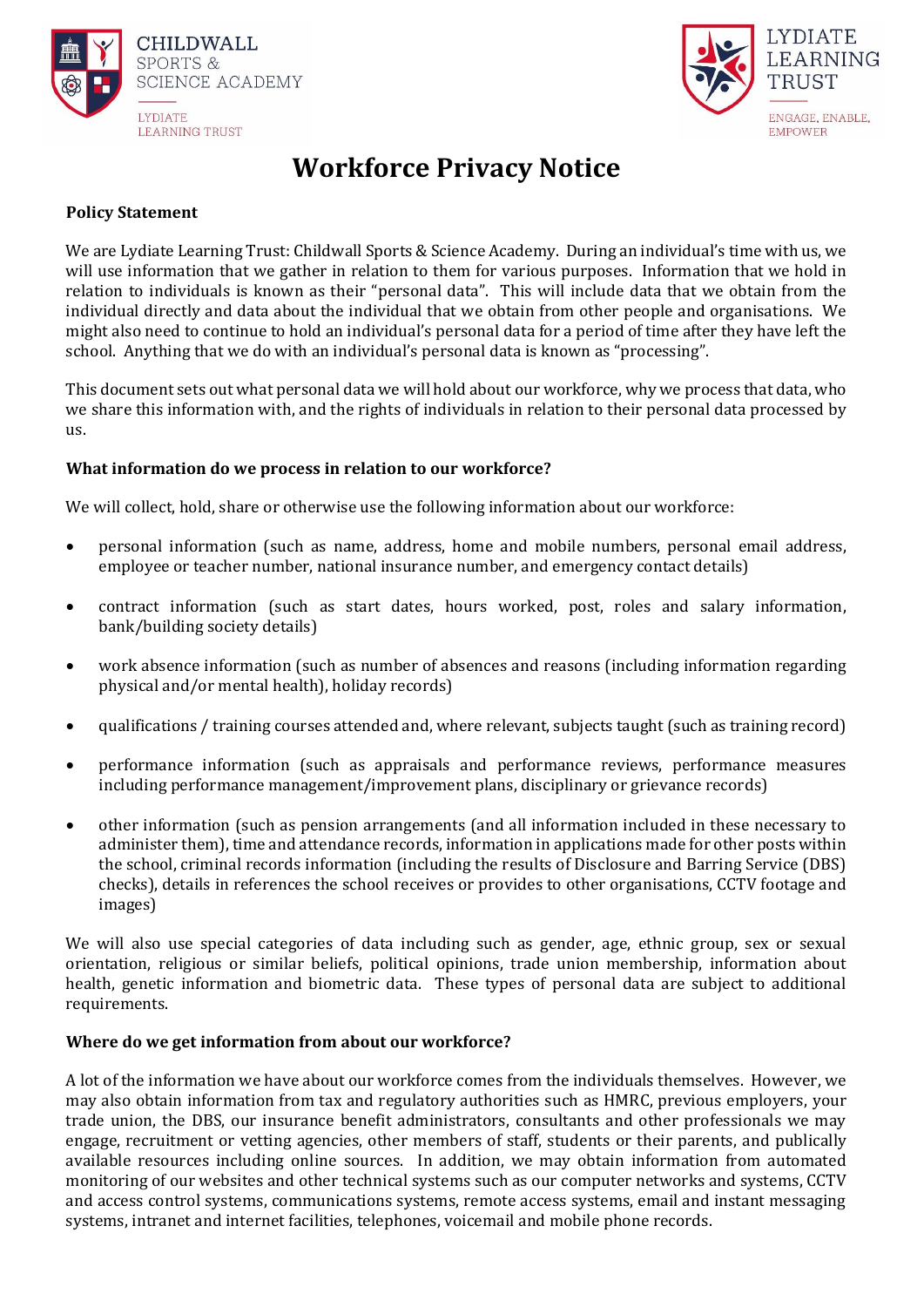## **Why do we use this information?**

We will process the personal data of our workforce for the following reasons:

- 1. Where we are required by law, including:
	- To comply with the law regarding data sharing (see further below)
	- To comply with specific employment law requirements, including our obligations as an employer under employment protection and health and safety legislation, and under statutory codes of practice such as those issued by ACAS
	- To comply with legal requirements in relation to equalities and non-discrimination
- 2. Where we are required by any contract with our workforce, such as employment contracts, including:
	- To make payments to our workforce, such as salary payments
	- To deduct tax and National Insurance contributions
	- To make a decision about recruitment
	- To check individuals are legally entitled to work in the UK
	- Administering employment contracts
	- Conducting performance reviews
	- Making decisions about salary and compensation
	- Liaising with pension providers
	- Providing the following benefits:
	- o Salary Sacrifice Schemes
- 3. Where the law otherwise allows us to process the personal data, or we are carrying out a task in the public interest, including:
	- To enable the development of a comprehensive picture of the workforce and how it is deployed
	- To inform the development of recruitment and retention policies
	- To safeguard our students and other individuals
	- To ensure safe working practices
	- In the interests of ensuring equal opportunities and treatment
- 4. Where we otherwise have the consent of the individual

Whilst the majority of processing of personal data of our workforce will not require consent, we will inform individuals if their consent is required and seek that consent before any processing takes place. Due to the imbalance of power in an employee to employer relationship, it is generally thought that although consent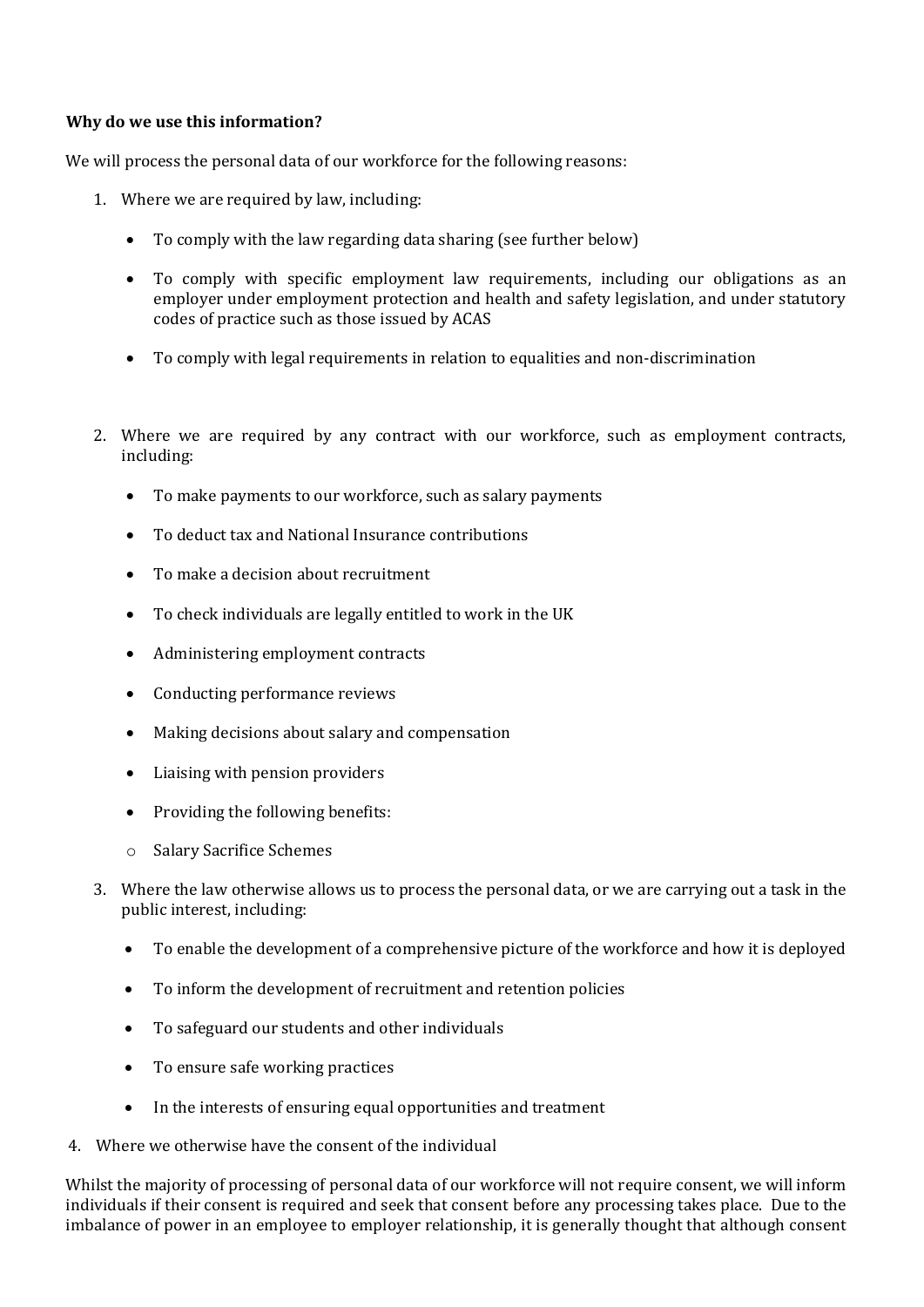may be implied it cannot truly be freely given. So consent is not necessarily the most appropriate basis to rely upon as an employer.

## **Why do we use special category personal data?**

We may process special category personal data of our workforce for the following reasons:

- 1. To carry out our legal obligations in relation to employment law, where this is in accordance with our Data Protection Policy
- 2. Where the processing is necessary for reasons of substantial public interest, including for purposes of equality of opportunity and treatment, where this is in accordance with our Data Protection Policy.
- 3. For the purposes of preventative or occupational medicine in order to assess an individual's working capacity and/ or the need for reasonable adjustments.
- 4. Where we otherwise have an individual's explicit written consent subject to the restriction set out above on the use of consent in an employment relationship.

There may also be circumstances where we need to use your information in relation to legal claims, or to protect your vital interests and where you are unable to provide your consent.

## **Failure to provide this information**

If our workforce fail to provide information to us then this may result in us being unable to perform the employment contract, or we may be prevented from complying with our legal obligations.

### **How long will we hold information in relation to our workforce?**

We will hold information relating to our workforce only for as long as necessary. How long we need to hold on to any information will depend on the type of information. For further detail please see our Retention and Destruction Policy.

#### **Who will we share information with about our workforce?**

We routinely share information about our workforce with:

- Local authorities, to assist them in the exercise of their responsibilities in relation to education and training, youth support and safeguarding purposes
- The Department for Education[and/or the ESFA], in compliance with legal obligations of the school to provide information about our workforce as part of statutory data collections
- Contractors, such as payroll providers, to enable them to provide an effective service to the school and government agencies such as HMRC and DWP regarding tax payments and benefits
- Our professional advisors including legal and HR consultants

The Department for Education may share information that we are required to provide to them with other organisations. For further information about the Department's data sharing process, please visit: [https://www.gov.uk/guidance/data-protection-how-we-collect-and-share-research-data.](https://www.gov.uk/guidance/data-protection-how-we-collect-and-share-research-data)

Contact details for the Department can be found at [https://www.gov.uk/contact-dfe.](https://www.gov.uk/contact-dfe)